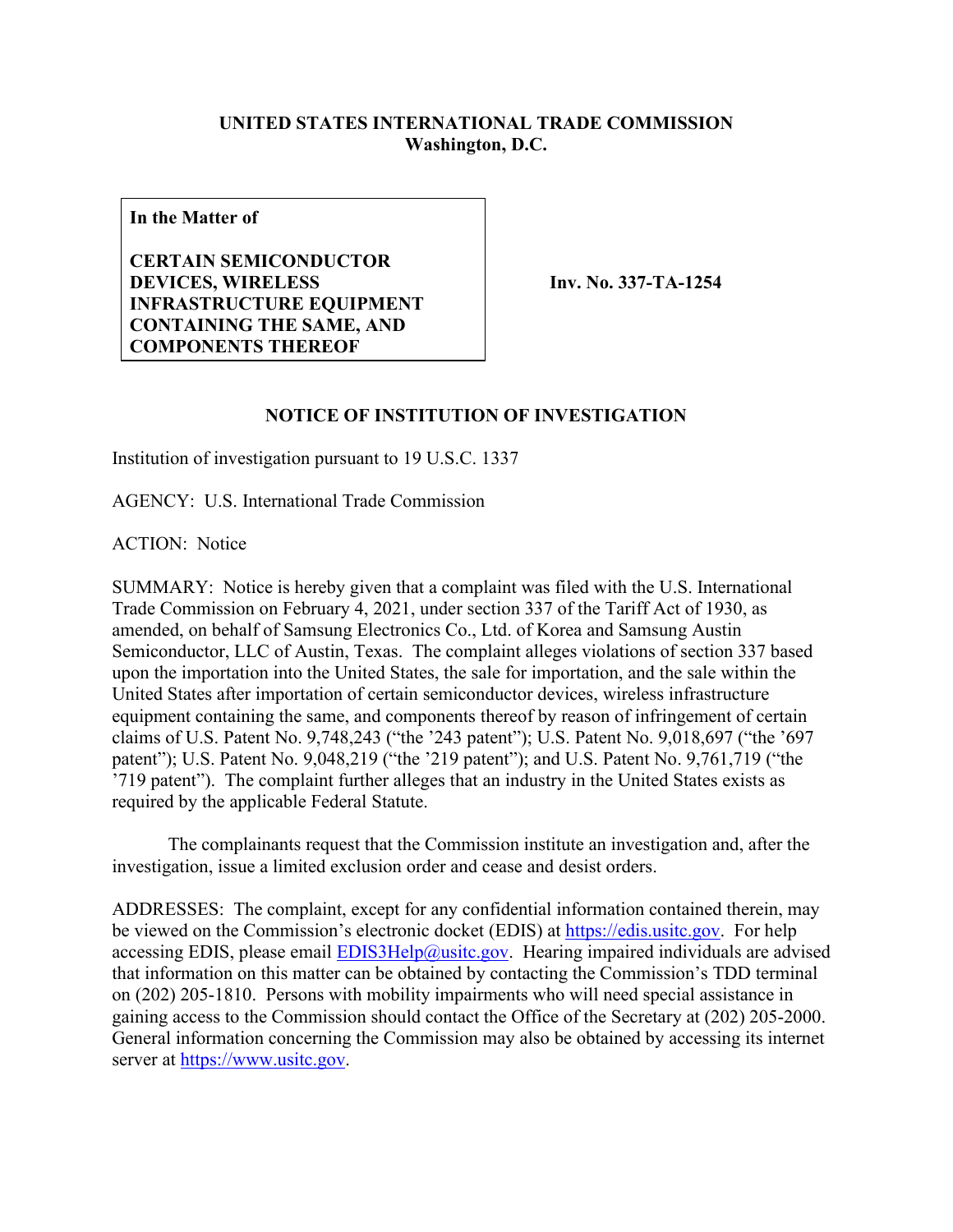FOR FURTHER INFORMATION CONTACT: Katherine Hiner, Office of the Secretary, Docket Services Division, U.S. International Trade Commission, telephone (202) 205-1802.

## SUPPLEMENTARY INFORMATION:

AUTHORITY: The authority for institution of this investigation is contained in section 337 of the Tariff Act of 1930, as amended, 19 U.S.C. 1337, and in section 210.10 of the Commission's Rules of Practice and Procedure, 19 C.F.R. 210.10 (2020).

SCOPE OF INVESTIGATION: Having considered the complaint, the U.S. International Trade Commission, on March 4, 2021, ORDERED THAT –

(1) Pursuant to subsection (b) of section 337 of the Tariff Act of 1930, as amended, an investigation be instituted to determine whether there is a violation of subsection (a)(1)(B) of section 337 in the importation into the United States, the sale for importation, or the sale within the United States after importation of certain products identified in paragraph (2) by reason of infringement of one or more of claims 1-4 and 6-20 of the '243 patent; claims 1-15 of the '697 patent; claims 1-3, 6-8, 10-14, 16, 19, 20, 23, 24, and 26-29 of the '219 patent; and claims 1, 5- 11, 13, 15, and 18 of the '719 patent; and whether an industry in the United States exists as required by subsection (a)(2) of section 337;

(2) Pursuant to section 210.10(b)(1) of the Commission's Rules of Practice and Procedure, 19 C.F.R. 210.10(b)(1), the plain language description of the accused products or category of accused products, which defines the scope of the investigation, is "semiconductor devices, wireless infrastructure equipment containing the same, specifically base stations, modem units, boards, radio units, and digital units, as well as components thereof";

(3) For the purpose of the investigation so instituted, the following are hereby named as parties upon which this notice of investigation shall be served:

(a) The complainants are:

Samsung Electronics Co., Ltd. 129 Samsung ro (Maetan-dong) Yeongtong-gu Suwon-si Gyeonggi-do 16677 Republic of Korea

Samsung Austin Semiconductor, LLC 12100 Samsung Blvd. Austin, Texas 78754

(b) The respondents are the following entities alleged to be in violation of section 337, and are the parties upon which the complaint is to be served: